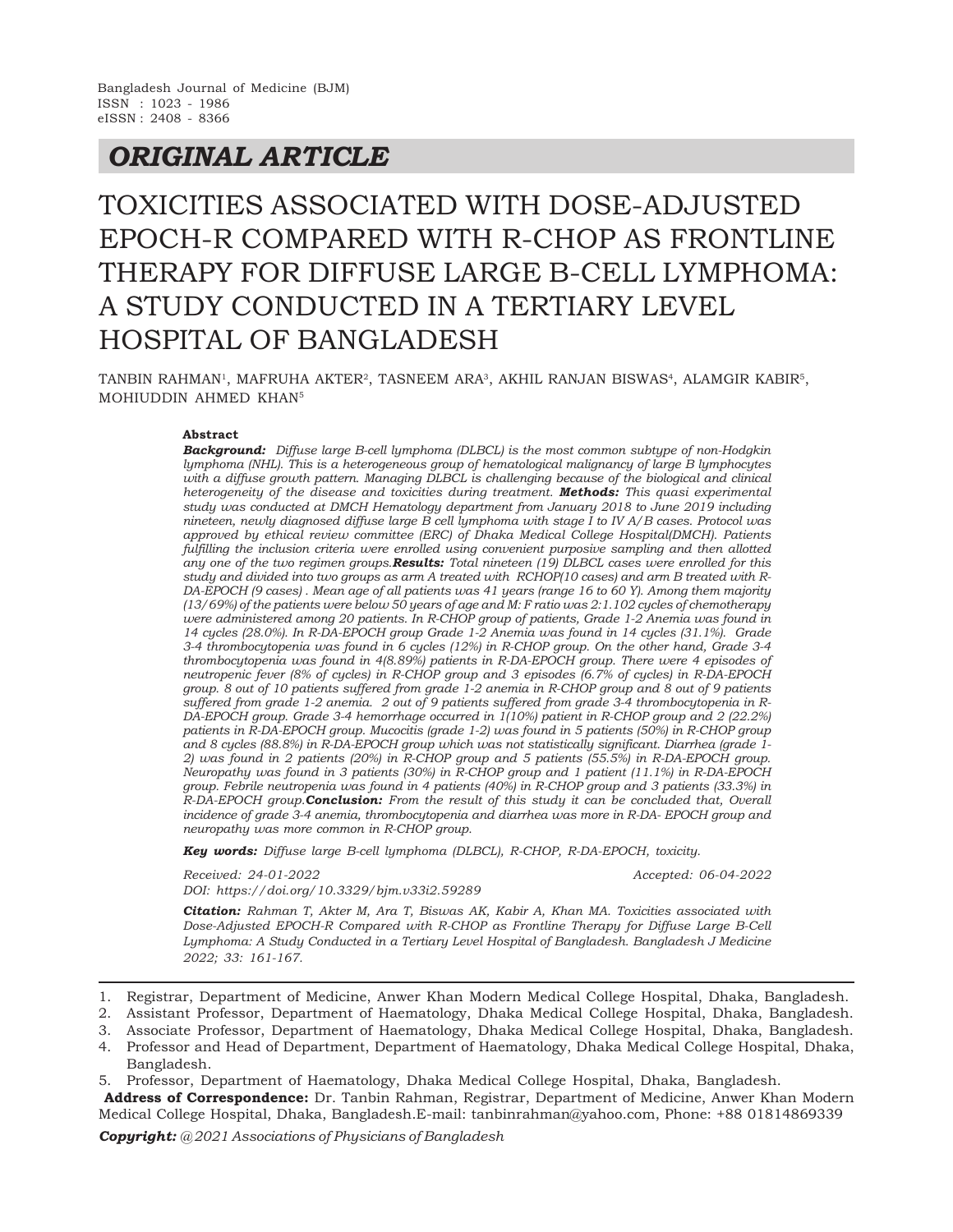## **Introduction:**

Diffuse large B-cell lymphoma (DLBCL) is the most common subtype of non-Hodgkin lymphoma (NHL), with an annual incidence of 3 to 4 per 100

000 persons in Europe.<sup>1</sup> After introduction of newer modalities of treatment, survival rates have improved over the last several decades. Most recent 5-year relative survival rate are reported as 62.0% in the United States and  $55.4\%$  in Europe.<sup>2</sup> A multicenter retrospective study in Bangladesh reported that NHL and Hodgkin Lymphoma (HL) comprise 16.9% and 3.9 % among the hematological malignancies over a 5 years study period. $3$  In another single center study of lymphoma in Bangladesh stated that DLBCL comprised of 48% of all NHL among total 125 cases and 41% of those were non-Germinal Center B cell pattern with majority presented with advanced stage.<sup>4</sup>

The first of three trials established rituximab (R) plus CHOP (cyclophosphamide, doxorubicin,

vincristine, prednisone; R-CHOP refers to the combination regimen) as frontline standard of care for diffuse large B-cell lymphoma (DLBCL) was done in 2002.5,6 The 3-year event-free survival (EFS) rate ranged from 53% in patients age 60 years or older with high-risk features to 79% in patients 18 to 60 years old with a low-risk International Prognostic Index  $[IPI]$ .<sup>7</sup> Less favorable outcomes for patients with recurrent DLBCL prompted efforts to improve first-line approaches and biomarkers to identify highrisk patients.<sup>8</sup>

National Cancer Institute (NCI) investigators modified the CHOP regimen and developed the 96-hour infusional dose-adjusted (DA) etoposide, prednisone, vincristine, cyclophosphamide, and doxorubicin (EPOCH) combination. Rationale included evidence of less tumor resistance with prolonged exposure to natural products, less cardiac toxicity with prolonged doxorubicin administration, and maximization of dose intensity by pharmacodynamic dose adjustment on the basis of each cycle's neutrophil nadir.<sup>9</sup> The initial DA-EPOCH study in untreated DLBCL reported a 62 month progression-free survival (PFS) rate of 70% and overall survival (OS) rate of 73%, better results than with CHOP. Rituximab was added to DA-EPOCH, resulting in a 12-month Progression-free survival (PFS) rate of 85%.9,10 A phase II, multicenter trial of DA-EPOCH-R in DLBCL by Cancer and Leukemia Group B (CALGB) confirmed the regimen could be safely and accurately administered in community settings A phase III trial comparing R-CHOP with DA-EPOCH-R in frontline therapy of DLBCL was coordinated by CALGB (now part of the Alliance for Clinical Trials) and activated in 2005.<sup>11</sup>

Relatively low patient numbers are the main obstacle in conducting randomized prospective trials, so therapeutic decisions have been based mainly on retrospective studies. 12Furthermore, neither data on DLBCL patients in the South East Asian Region on this new regimen R-DA-EPOCH is available nor is its toxicity. Therefore, prospective trials that compare the two regimens R-CHOP and R-DA-EPOCH are of immense importance at this time. This study was done to assess the toxicity of dose-adjusted R-EPOCH regimen in DLBCL patients in comparison to those on R-CHOP.

## **Methods: Study Design**

This quasi experimental study was conducted at Hematology department of Dhaka Medical College Hospital (DMCH), Dhaka, Bangladesh from January 2018 to June 2019 including nineteen, newly diagnosed diffuse large B cell lymphoma with stage I to IV A/B cases. Protocol was approved by ethical review committee (ERC) of DMCH. Patients of Age e"18 years and <65 years of both gender, DLBCL stage I to IVA/B and who had ability to bear cost of chemotherapy and supportive treatment were included in the study. Patients who had ECOG performance status 3 or 4, major organ abnormality and pregnant woman were excluded from the study. Patients fulfilling the inclusion criteria were enrolled using convenient purposive sampling and then allotted any one of the two regimen groups.

## **Study Procedure**

DLBCL patients with stage I to IV with or without B symptoms attending / admitted in department of Hematology of Dhaka Medical College & Hospital were explained about the disease, R-CHOP and DA-EPOCH chemotherapy regimen. Total 20 patients were enrolled in the study and 10 patients in each group were selected by purposive sampling. The response was non evaluable in 1 patient due to treatment discontinuation.

They were diagnosed through lymph node biopsy, histopathology and immunohistochemical analysis. Patients were included for the study following proposed inclusion and exclusion criteria. An informed written consent was obtained from each patient. Detailed family history, treatment and medical history were taken with physical and clinical examination and a detailed questionnaire was filled out for each case. Clinical assessments were carried out by one examiner on all patients, focusing specifically signs of lymphoma. All patients were assessed before starting and after completing the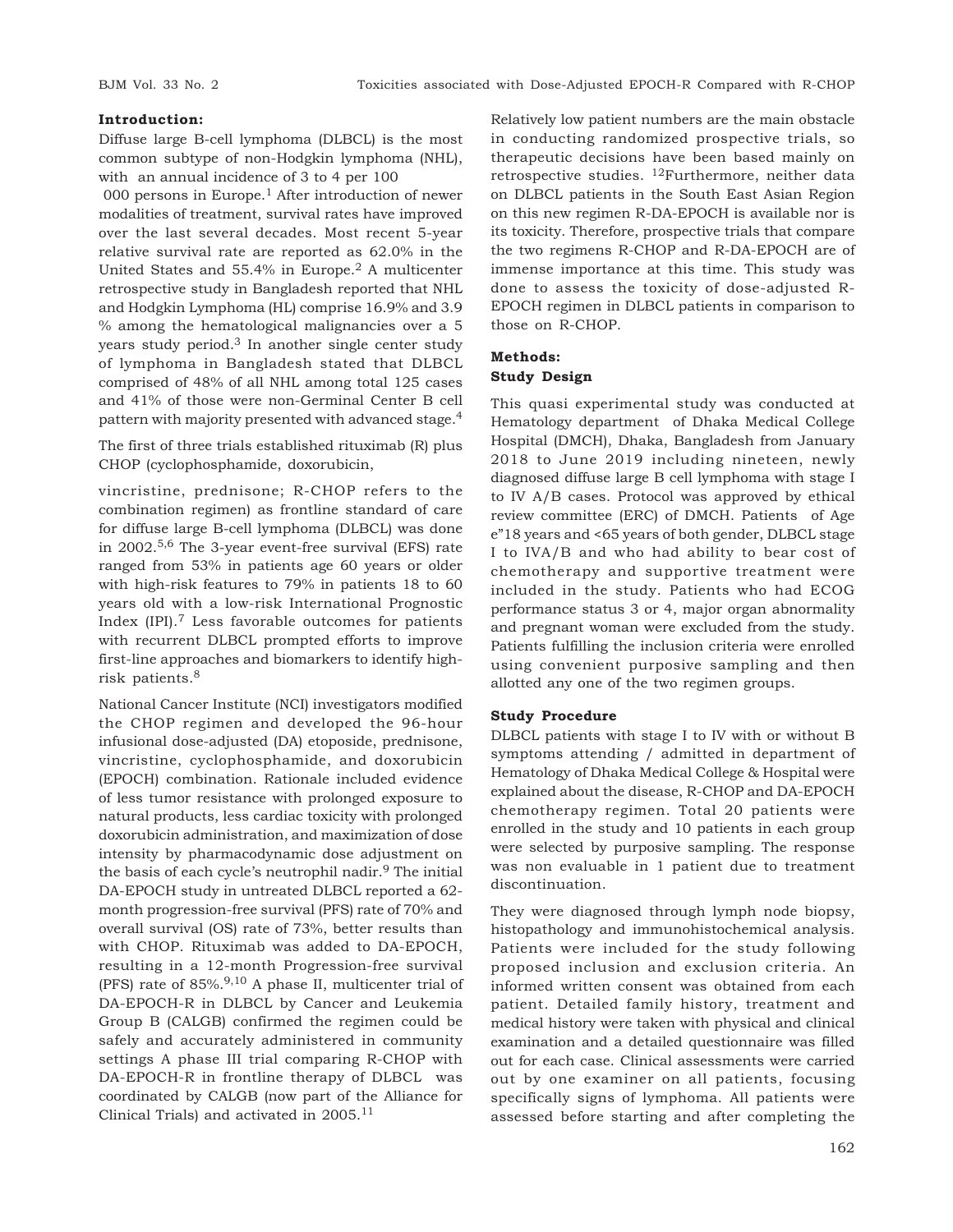chemotherapy schedule. Immediately after enrolment to the study, a data sheet prepared for this study was filled up with preliminary data (particulars of the patient, detailed history, physical and laboratory findings and special investigations) by the investigator herself after informed written consent of the patient. Clinical and biochemical parameters included Anti-HIV, pregnancy test(in case of female),CBC, S. Creatinine, S. bilirubin, Serum(SGPT), S. Alkaline phosphatase, S. LDH,S. Albumin, ECG, Echocardiography. For staging CT scan of chest and abdomen and Bone marrow study were done at baseline.

Dose-adjusted R-DA-EPOCH chemotherapy and R-CHOP were administered according to standard protocol (Wilson et al., 2008) David Cunningham et al. 2013). Before each cycle CBC and other biochemical marker including S. Creatinine, SGPT, LDH (Lactase Dehydrogenase), Albumin were done.CBC was done on days 10-11, 14-15 and 18-19 of each cycle. To restage disease CT scan of chest and abdomen was done after cycle 3 and at end of therapy. Bone marrow study was done at end of therapy. The composite data collection sheet was filled up by the principal investigator.

Any adverse event considered to be related to chemotherapy was recorded during the follow up assessment in the data collection sheet. Toxicity was graded according to the National Cancer Institute Common Toxicity Criteria, version 3. **(**Williams et al., 2003).

#### **Statistical analysis**

Data was collected on proposed data sheets (attached hereby as Appendices) and was also recorded in digital formats for security and convenience for analysis. The data was analyzed using standard statistical procedures. SPSS version 23 was utilized for this purpose and to cross check results. Fisher's Exact test was done to see the incidence of toxicity among participants. Paired t-test was done as the test of significance. Differences considered significant if the *p* value was less than 0.05.

#### **Results:**

Total 20 patients were enrolled in the study and 10 patients in each group were selected by purposive sampling. The response was non evaluable in 1 patient due to treatment discontinuation.

Distributions of patients according to age are shown in table 1. Thirteen (69%) of the patients were below 50 years of age. Mean age of the study population is 41 years ranging from 18 to 60 years.

**Table I** *Distribution of patients according to age (n=19)*

| Age (years) |   | Frequency $(n)$ Percentage $(\%)$ |
|-------------|---|-----------------------------------|
| ď"20        | 3 | 15.8                              |
| 21 - 30     | 3 | 15.8                              |
| 31 - 40     | 2 | 10.5                              |
| 41 - 50     | 5 | 26.3                              |
| 51 - 60     | 6 | 31.6                              |
|             |   |                                   |

Figure 1 shows distributions of patients according to sex. In this study male participants were 68.4% and female participants were 31.6%.



**Fig.-1:** *Pie chart of the patients according to gender*

The baseline characteristics of the participants are shown in table 2. Thirteen patients were male and 6 patients were female. 70% patients in R-CHOP group and 67% in R-DA-EPOCH group were at Ann Arbor stage III or IV. 70% patients in R-CHOP group and 89% patients of R-DA-EPOCH group had IPI score <3. 70% patient had serum *Lactate dehydrogenase* (LDH) level above normal range in R-CHOP group. 89% patients of R-DA-EPOCH group had LDH above normal level. No patient with CNS involvement or having non-measured lesion at diagnosis was included. Five patients (50%) in R-CHOP group were GCB type and 5 patients (56%) in R-DA-EPOCH were GCB type. Five patients (50%) in R-CHOP group were non GCB type and 4 patients (44%) in R-DA-EPOCH were non GCB type.

102 cycles of chemotherapy were administered among 20 patients. The median number of cycles administered per patient was (range 1-6). Treatment was discontinued in three patients due to death (n=3). One patient died at home after 2nd cycle, one patient died after 1st cycle due to progressive disease and one patient died of acute myocardial infarction after 3 rd cycle. Most patients (84%) received 6 cycles of chemotherapy. Four patients receiving R-DA-EPOCH required dose escalation to achieve ANC nadir below  $0.5 \times 10$ y /l. Treatment was deescalated in 2 patients.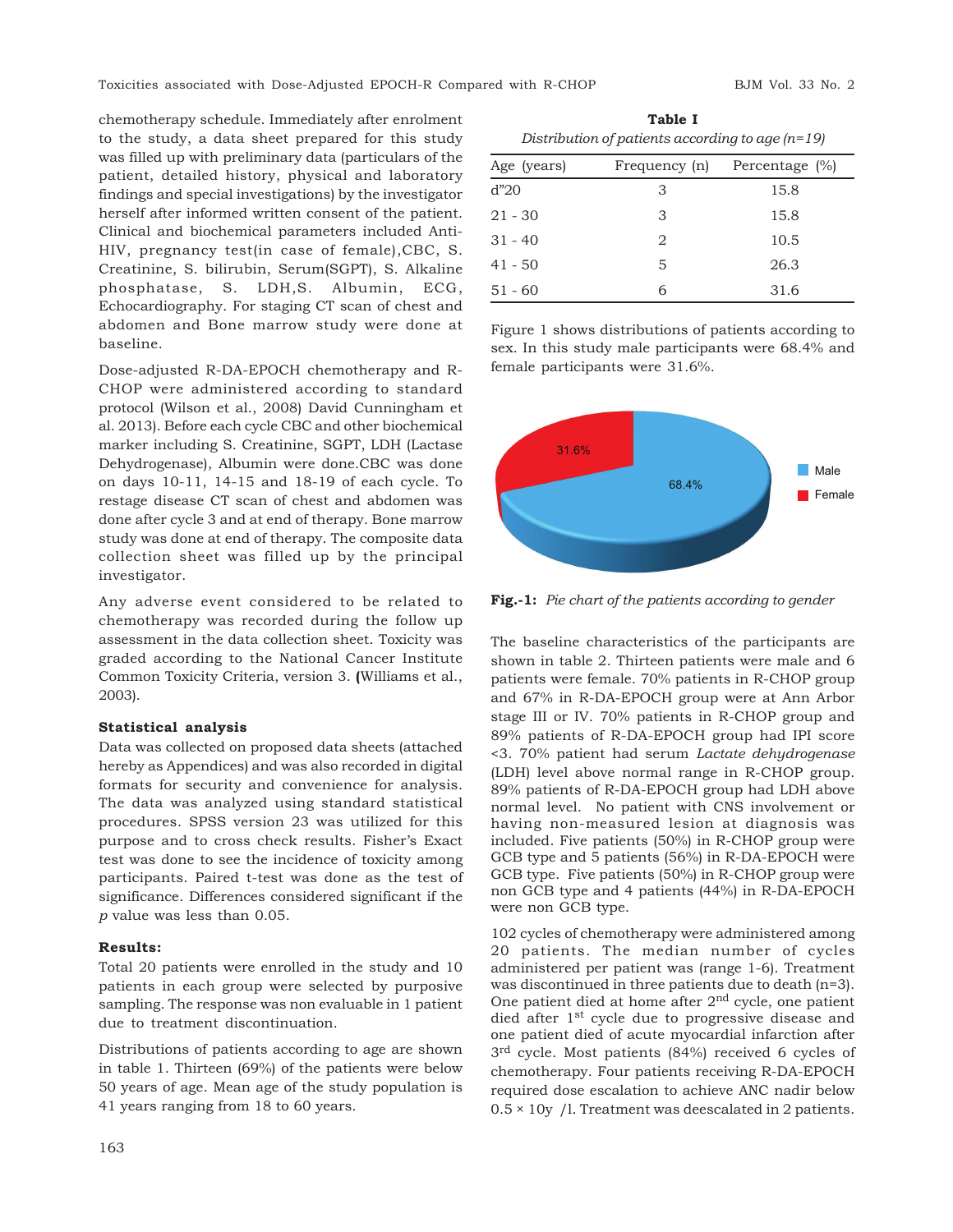| The baseline characteristics of the participants (N=19) |            |              |       |  |  |
|---------------------------------------------------------|------------|--------------|-------|--|--|
|                                                         | R-CHOP     | $R-DA-$      | $p-$  |  |  |
|                                                         | $N = 10$   | <b>EPOCH</b> | value |  |  |
|                                                         | $n \ (\%)$ | $N = 9$      |       |  |  |
|                                                         |            | N $(\%)$     |       |  |  |
| Age (years)                                             |            |              |       |  |  |
| $\leq 50$                                               | 5(50.0)    | 8(88.9)      | 0.141 |  |  |
| >50                                                     | 5(50.0)    | 1(11.1)      |       |  |  |
| Gender                                                  |            |              |       |  |  |
| Male                                                    | 8 (80.0)   | 5(55.6)      | 0.350 |  |  |
| Female                                                  | 2(20.0)    | 4(44.4)      |       |  |  |
| ABC phenotype                                           |            |              |       |  |  |
| GCB                                                     | 5(50.0)    | 5(55.6)      | 0.809 |  |  |
| Non GCB                                                 | 5(50.0)    | 4(44.4)      |       |  |  |
| Ann Arbor stage                                         |            |              |       |  |  |
| I                                                       | 1(10.0)    | 0(0.0)       |       |  |  |
| $_{II}$                                                 | 2(20.0)    | 3(33.3)      |       |  |  |
| III                                                     | 5(50.0)    | 5(55.6)      |       |  |  |
| IV                                                      | 2(20.0)    | 1(11.1)      |       |  |  |
| ECOG performance                                        |            |              |       |  |  |
| $2$                                                     | 9(90.0)    | 7(77.8)      | 0.466 |  |  |
| 2                                                       | 1(10.0)    | 2(22.2)      |       |  |  |
| LDH level                                               |            |              |       |  |  |
| $High(≥1.5*)$                                           | 7(70.0)    | 8(88.9)      | 0.313 |  |  |
| Normal                                                  | 3(30.0)    | 1(11.1)      |       |  |  |
| IPI score                                               |            |              |       |  |  |
| $<$ 3                                                   | 7(70.0)    | 8(88.9)      | 0.313 |  |  |
| $\geq$ 3                                                | 3(30.0)    | 1(11.1)      |       |  |  |
| Bone marrowin                                           | (0.0)      | 1(11.1)      | 0.474 |  |  |
| volvement                                               |            |              |       |  |  |

**Table-II** *The baseline characteristics of the participants (N=19)*

**Table-III** *Incidence of major toxicities in the participants in 102*

|                     | cycles               |                                  |               |
|---------------------|----------------------|----------------------------------|---------------|
|                     | R-CHOP<br>$n \ (\%)$ | $R-DA-$<br><b>EPOCH</b><br>n (%) | $p-$<br>value |
| Anaemia             |                      |                                  |               |
| Grade 1-2           | 14 (28.0)            | 14 (31.1)                        | 0.298         |
| Grade 3-4           | 1(2.0)               | 5(11.1)                          |               |
| Thrombocytopenia    |                      |                                  |               |
| Grade 1-2           | 2(4.0)               | 0(0.00)                          | 0.773         |
| Grade 3-4           | 6 (12.0)             | 4(8.89)                          |               |
| Neuropathy          | 3(6.0)               | 1(2.2)                           | 0.582         |
| Hemorrhage (G 3-4)  | 1(2.0)               | 4(8.9)                           | 0.141         |
| Febrile neutropenia | 4(8.0)               | 3(6.7)                           | 0.876         |
| Infection with      | 8(16.0)              | 8(17.8)                          | 0.920         |
| normal ANC          |                      |                                  |               |
| Mucocitis           |                      |                                  |               |
| Grade 1-2           | 5(10.0)              | 11(24.4)                         | 0.267         |
| Grade 3-4           | 2(4.0)               | 0(0.0)                           |               |
| Diarrhoea           |                      |                                  |               |
| Grade 1-2           | 2(4.0)               | 4(8.9)                           | 0.610         |
| Grade 3-4           | 0(0.0)               | 1(2.2)                           |               |
| Death during        | 1(2.0)               | 2(4.4)                           | 0.582         |
| treatment           |                      |                                  |               |

Chi-Square test was done to measure the level of significance

Table III shows, in R-CHOP group of patients, Grade 1-2 Anemia was found in 14 cycles (28.0%). In R-DA-EPOCH group Grade 1-2 Anemia was found in 14 cycles (31.1%). Grade 3-4 thrombocytopenia was found in 6 cycles (12%) in R-CHOP group. On the other hand, Grade 3-4 thrombocytopenia was found in 4(8.89%) cycles in R-DA-EPOCH group. There were 4 episodes of neutropenic fever (8% of cycles) in R-CHOP group and 3 episodes (6.7% of cycles) in R-DA-EPOCH group. Most of them were hospitalized, treated with broad spectrum antibiotic and other supportive management. Only patient who died of neutropenic fever, source of infection couldn't be confirmed. Blood culture was negative in all the cases. Most common first line antibiotic was cefepime (2gm intravenously 8 hrly). Second line antibiotics were meropenem (1 gm intravenosuly 8 hourly), with or without amikacin (500 mg intravenously 12 hourly), Common third line choice was the combination antibiotic tazobactum +piperacilin.

Fisher's Exact test was done

Table IV shows, grade 3-4 anemia was found in 1 patient (10%) in R-CHOP group. Grade 3-4 anemia was found in 1 patient (11.1%) in R-DA-EPOCH group. 8 out of 10 patients suffered from grade 1-2 anemia in R-CHOP group and 8 out of 9 patients suffered from grade 1-2 anemia. They were treated with transfusion of red cell concentrate. 2 out of 9 patients suffered from grade 3-4 thrombocytopenia in R-DA-EPOCH group. Grade 3-4 hemorrhage occurred in 1(10%) patient in R-CHOP group and2 (22.2%) patients in R-DA-EPOCH group. One patient developed hematuria. He was treated with apheretic platelet transfusion. Rest of the patients who developed grade-3 thrombocytopenia recovered spontaneously.

Table III shows, mucocitis (grade 1-2) was found in 5 cycles (10%) in R-CHOP group and 11 cycles (24.4%) in R-DA-EPOCH group which was not statistically significant. Diarrhea (grade 1-2) was found in 2 cycles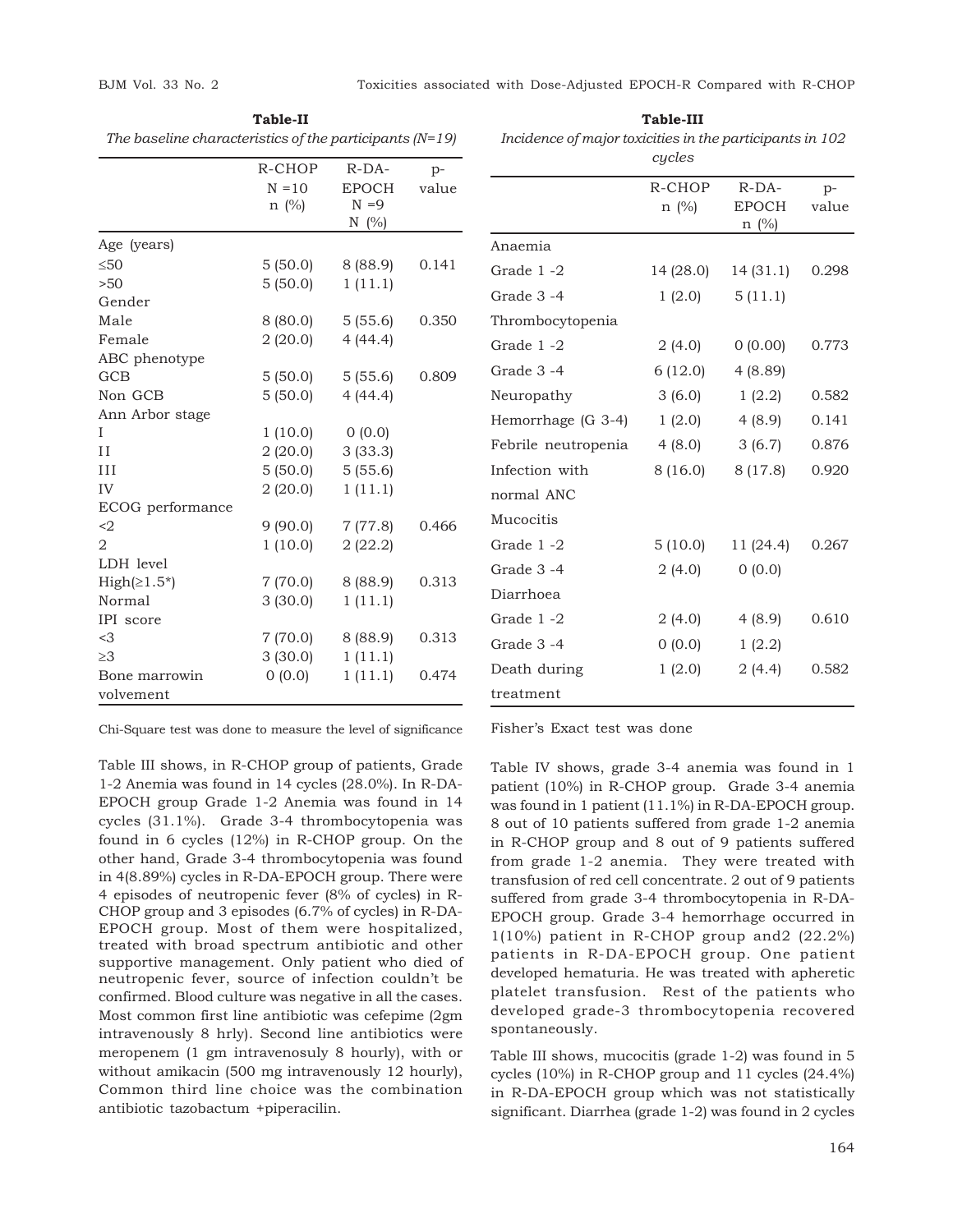(4%) in R-CHOP group and 4 cycles (8.9%) in R-DA-EPOCH group. Neuropathy was found in 3 cycles (6%) in R-CHOP group and 1 cycle (2.2%) in R-DA-EPOCH group which was not statistically significant.

Table IV shows, mucocitis (grade 1-2) was found in 5 patients (50%) in R-CHOP group and 8 cycles (88.8%) in R-DA-EPOCH group which was not statistically significant. Diarrhea (grade 1-2) was found in 2 patients (20%) in R-CHOP group and 5 patients (55.5%) in R-DA-EPOCH group. Neuropathy was found in 3 patients (30%) in R-CHOP group and 1 patient (11.1%) in R-DA-EPOCH group. Febrile neutropenia was found in 4 patients (40%) in R-CHOP group and 3 patients (33.3%) in R-DA-EPOCH group.

| <b>Table IV</b>                                            |                |                         |       |  |  |  |  |
|------------------------------------------------------------|----------------|-------------------------|-------|--|--|--|--|
| Incidence of major toxicities in the participants $(N=19)$ |                |                         |       |  |  |  |  |
|                                                            | R-CHOP         | $R-DA-$                 | $p-$  |  |  |  |  |
|                                                            | $n = 10$       | <b>EPOCH</b>            | value |  |  |  |  |
|                                                            | $n\frac{6}{6}$ | $n=9$<br>$n\frac{6}{6}$ |       |  |  |  |  |
| Anaemia (grade 3 -4)                                       |                |                         |       |  |  |  |  |
| Grade 1-2                                                  | 8 (80.0)       | 8 (88.8)                | 0.454 |  |  |  |  |
| Grade 3-4                                                  | 1(10.0)        | 1(11.1)                 |       |  |  |  |  |
| Thrombocytopenia                                           |                |                         |       |  |  |  |  |
| Grade 1-2                                                  | 1(10.0)        | 3(33.3)                 | 0.698 |  |  |  |  |
| Grade 3-4                                                  | (0.0)          | 2(22.2)                 | 0.414 |  |  |  |  |
| Neuropathy                                                 | 3(30.0)        | 1(11.1)                 | 0.582 |  |  |  |  |
| Hemorrhage (G 3-4)                                         | 1(10.0)        | 2(22.2)                 | 0.141 |  |  |  |  |
| Febrile neutropenia                                        | 4(40.0)        | 3(33.3)                 | 0.876 |  |  |  |  |
| Infection with normal ANC8 (80.0) 8 (88.8)                 |                |                         | 0.656 |  |  |  |  |
| Mucocitis                                                  |                |                         |       |  |  |  |  |
| Grade 1-2                                                  | 5(50.0)        | 8 (88.8)                | 0.389 |  |  |  |  |
| Grade 3-4                                                  | 2(20.0)        | 0(0.0)                  |       |  |  |  |  |
| Diarrhoea                                                  | 2(20.0)        | 5(55.5)                 | 0.610 |  |  |  |  |
| Death during treatment1 (10.0)                             |                | 2(22.2)                 | 0.582 |  |  |  |  |

Fisher's Exact test was done

#### **Discussion:**

In 2002, the first of three trials established rituximab (R) plus CHOP (cyclophosphamide, doxorubicin, vincristine, prednisone; R-CHOP refers to the combination regimen) as frontline standard of care for diffuse large B-cell lymphoma (DLBCL).13,14 Recurrent DLBCL patients have less favorable outcomes.15 This prompted efforts to improve firstline approaches and biomarkers to identify high-risk

patients. National Cancer Institute (NCI) investigators modified the CHOP regimen and developed the 96-hour infusional dose-adjusted (DA) etoposide, prednisone, vincristine, cyclophosphamide, and doxorubicin (EPOCH) combination. Rationale included evidence of less tumor resistance with prolonged exposure to natural products, less cardiac toxicity with prolonged doxorubicin administration, and maximization of dose intensity by pharmacodynamic dose adjustment on the basis of each cycle's neutrophil nadir.<sup>16</sup> The initial DA-EPOCH study in untreated DLBCL reported a 62 month progression-free survival (PFS) rate of 70% and overall survival (OS) rate of 73%, better results than with CHOP.<sup>11</sup> Rituximab was added to DA-EPOCH, resulting in a 12-month PFS rate of 85%.<sup>16</sup>

This study compared the toxicity of R-CHOP to the more intensive R-DA-EPOCH in patients with untreated DLBCL. Nineteen eligible patients were included in the final analysis. Most of the patients in this study belonged to 51-60 years of age group  $(31\%)$ . In terms of age, 19.0% of patients  $(n = 93)$ were at least 70 years old and  $2.6\%$  (n = 13) were 80 years or older.<sup>17</sup> Another study described that,longitudinal cohort of 80 patients with high-risk DLBCL,52 (65%) were treated with R-CHOP and 28 (35%) received DA.REPOCH. Most patients (71%) were e"60 years of age. In this study, most patients had stage III or IV disease, 70.0% in R-CHOP group and 67% in R-DA-EPOCH group.18 Another study described that most of the patients had stage III or IV disease  $(74.0\%)$ .<sup>17</sup> In our study, 70% patients had IPI score of less than 3 in R-CHOP group and 88.9% of patients in R-DA-EPOCH group. A study stated that, 86.1% of their patients had IPI score of less than 4 in R-CHOP group and 79.2% of patients in R-DA-EPOCH group.<sup>19</sup>

In this study, all six chemotherapy cycles were completed by 90.0% of the R-CHOP and 78.0% of the DA-EPOCH-R group. Reasons for early discontinuation included disease progression (R-DA-EPOCH, 10%). There was no statistically significant difference in toxicity between R-CHOP and R-DA-EPOCH group including grade 1-2 anemia(80% v 88%, respectively), grade 3-4 anemia(10% v 11%, respectively), febrile neutropenia(40% v 33%, respectively), thrombocytopenia grade 1-2(10% v 33%, respectively), hemorrhage(10% v 22%, respectively), neuropathy(30% v 11.1%, respectively), mucositis(70% v 89%, respectively), diarrhea(20% v 56%, respectively). Thrombocytopenia and diarrhea were more common in R-DA-EPOCH group and neuropathy was more common in R-CHOP group although that was not statistically significant. One patient died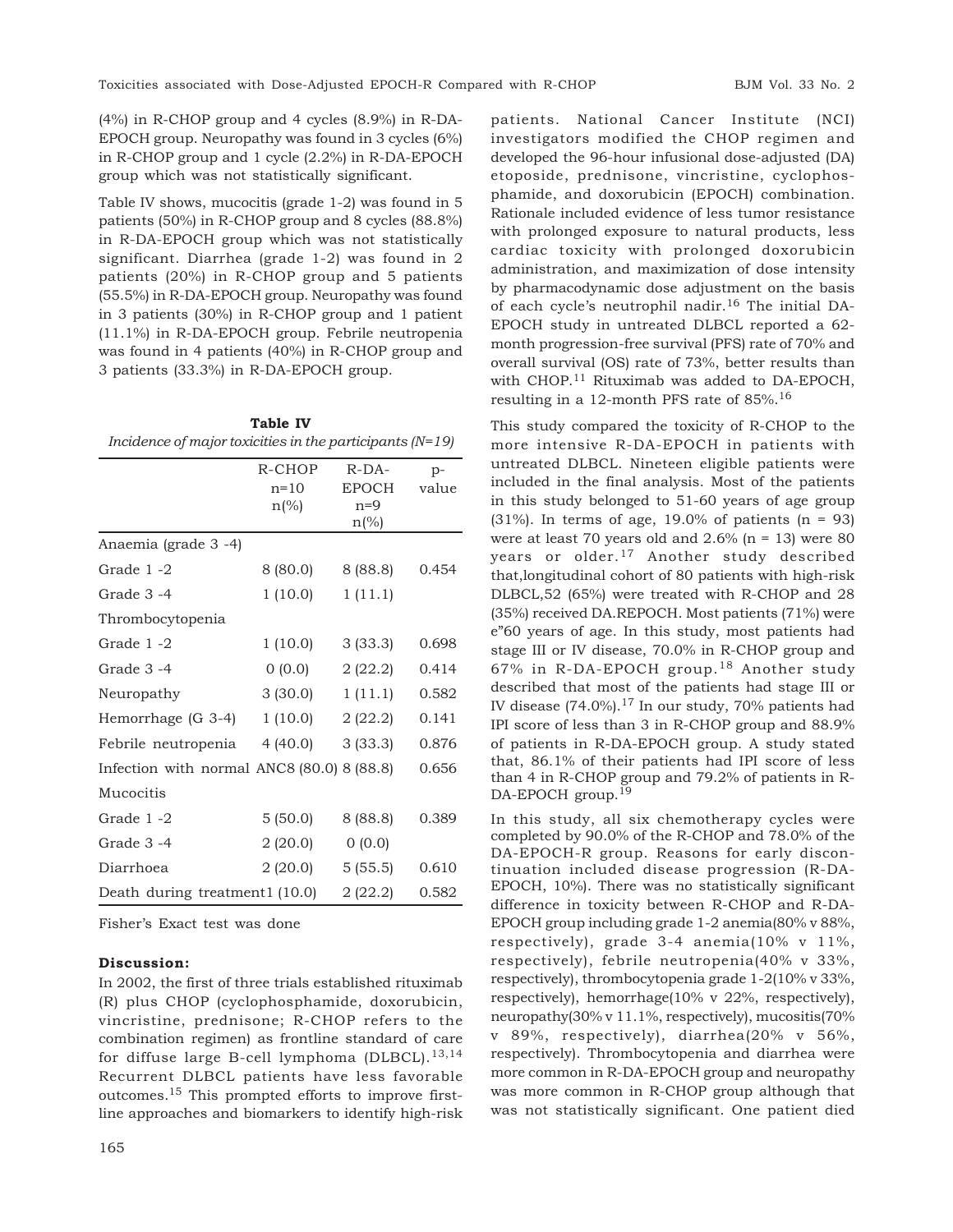(10%) in R-CHOP group and 2 patients (22%) died in R-DA-EPOCH group. A study concluded that, grade 3 and 4 adverse events were more common (P <0.001) in the DA-EPOCH-R arm than the R-CHOP arm, including infection (16.9% v 10.7%, respectively), febrile neutropenia (35.0% v 17.7%, respectively), mucositis (8.4% v 2.1%, respectively), and neuropathy (18.6% v 3.3%, respectively). Five treatment-related deaths (2.1%) occurred in each arm in the same study.<sup>17</sup>

Another study described that, on retrospective analysis, treatment of patients with high-risk DLBCL with DA.R-EPOCH resulted in similar clinical outcomes, but was associated with increased incidence of grade 3/4 neutropenia and need for transfusions during treatment when compared to those receiving R-CHOP regimen.<sup>19</sup>The more intensive, infusional DA-EPOCH-R was more toxic and did not improve progression free survival (PFS) or overall survival (OS) compared with R-CHOP. The more favorable results with R-CHOP compared with historical controls suggest a potential patient selection bias and may preclude generalizability of results to specific risk subgroups.<sup>17</sup>

A longitudinal cohort of 95 patients was included in a study. All standard risk DLBCL (N=15) patients were treated with R-CHOP. Eighty patients with high-risk DLBCL were treated with R-CHOP (N= 52, 65%) and DA.R-EPOCH (N= 28, 35%) respectively. DA.R-EPOCH cohort had more patients with higher Ann Arbor stage. Rate of treatment completion and complete response rate at the end of treatment were similar in both groups. DA.R-EPOCH was associated with increased grade 3/4 neutropenia and need for transfusions during treatment. The median follow up was 13.3 months and 10.9 months for DA.R-EPOCH and R-CHOP group respectively. Patients receiving DA.R-EPOCH regimen had more adverse features in terms of disease stage and phenotype. A prospective randomized comparison is warranted between these two regimens for high-risk DLBCL. Until such prospective studies show benefit in any sub-set of DLBCL, DA.R-EPOCH should be used with judicious clinical discretion.18 Another study stated that, the rates of treatment completion and CR, as well as the overall incidences of grade e"3 neutropenia, neuropathy and unplanned hospitalizations were similar between the two treatment groups.Patients treated with DA.R-EPOCH required more red cell transfusions ( $p = 0.004$ )<sup>19</sup>

## **Conclusion:**

The present study was done to compare the toxicity of R-CHOP and R DA-EPOCH chemotherapy in newly

diagnosed DLBCL patients. From the result of this study it can be concluded that, Overall incidence of grade 3-4 anemia, thrombocytopenia and diarrhea was more in R-DA- EPOCH group and neuropathy was more common in R-CHOP group. Similar type of study with larger sample size and multi centered with longer duration of follow up to evaluate the survival status of the patients is needed.

## **Limitations:**

Sample size was small due to time and financial constraint of the patients. As the participants were selected by purposive sampling for intensive dose adjusted chemotherapy, clinical characteristics matched control group was not available.

### **Conflict of Interest:**

The authors stated that there is no conflict of interest in this study.

#### **Funding:**

No specific funding was received for this study**.**

#### **Ethical consideration:**

The study was conducted after approval from the ethical review committee. The confidentiality and anonymity of the study participants were maintained

#### **Acknowledgement:**

Thankful to all doctors, nurses and medical stuff of Department of Hematology , Dhaka Medical College Hospital(DMCH); Dhaka, Bangladesh for their best and kind support for collection of data for this study.

#### **References:**

- 1. Teras LR, DeSantis CE, Cerhan JR, Morton LM, Jemal A, Flowers CR. US lymphoid malignancy statistics by World Health Organization subtypes. CA Cancer J Clin. 2016 Nov 12;66(6):443-459. https://doi.org/10.3322/caac.21357 PMid: 2761 8563
- 2. Howlader N, Noon AM, Krapcho M, et al. , eds. SEER Cancer Statistics Review, 1975-2013, National Cancer Institute, Bethesda, MD, based on November 2015 SEER data submission, posted to the SEER web site, April 2016.
- 3. Hossain MS, Iqbal MS, Khan MA, Rabbani MG, Khatun H, Munira S et al. Diagnosed hematological malignancies in Bangladesh - A retrospective analysis of over 5000 cases from 10 specialized hospitals. BMC cancer. 2014 Jun 14; 14(1). 438. https://doi.org/10.1186/1471-2407-14-438 PMid:24929433 PMCid:PMC4063230
- 4. Akter M, Khan M.A, Nazneen S, Haq Q.S. and Khan AAZ. Clinical Spectrum and Subtype Distribution Lymphoma: A Single Center, Hospital Based Analysis. Journal of Bangladesh College of